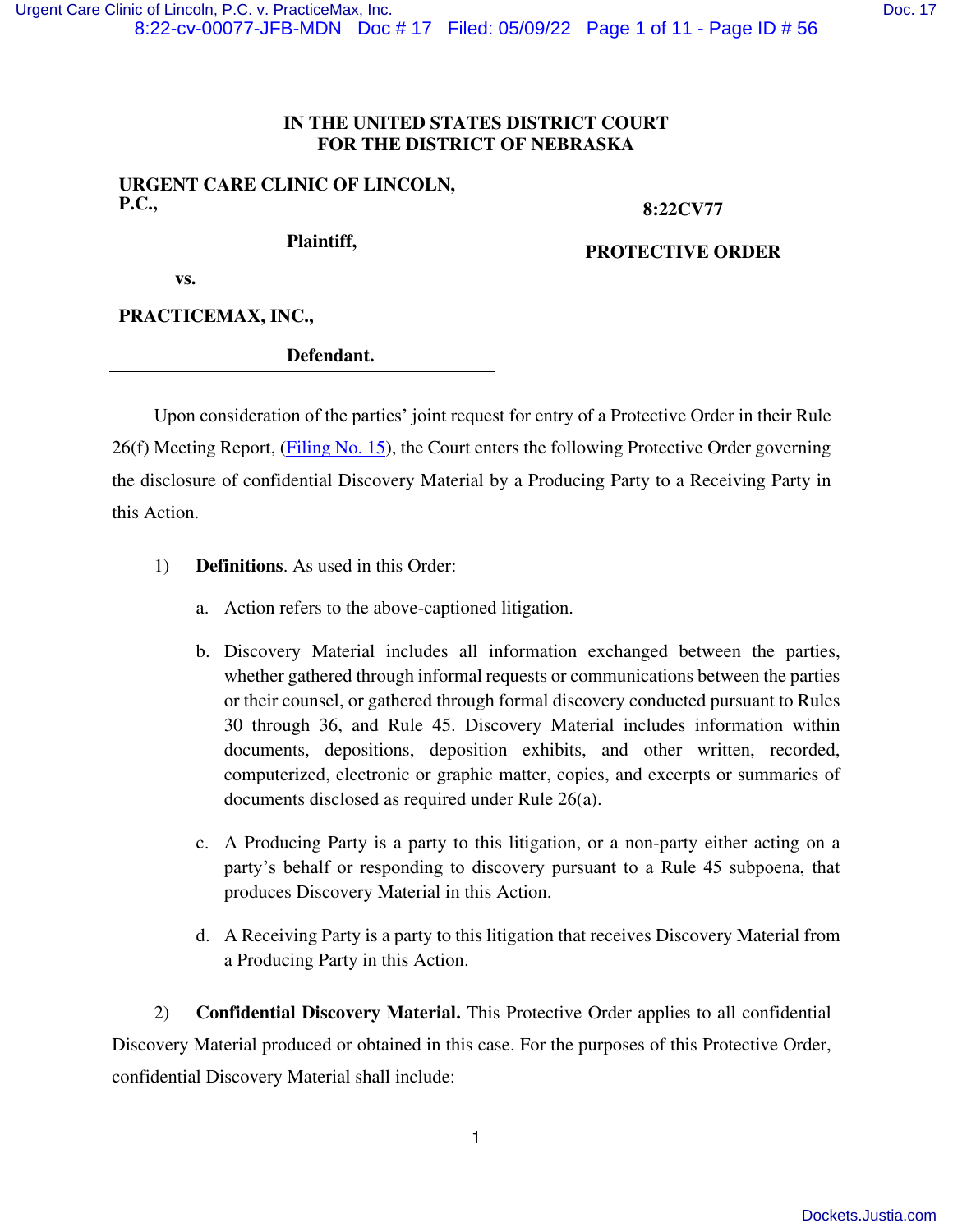- a. Commercial information relating to any party's business including, but not limited to, tax data, financial information, financial or business plans or projections, proposed strategic transactions or other business combinations, internal audit practices, procedures, and outcomes, trade secrets or other commercially sensitive business or technical information, proprietary business and marketing plans and strategies, studies or analyses by internal or outside experts, competitive analyses, customer or prospective customer lists and information, profit/loss information, product or service pricing or billing agreements or guidelines, and/or confidential project-related information;
- b. Personnel data of the parties or their employees, including but not limited to employment application information; the identity of and information received from employment references; wage and income information; benefits information; employee evaluations; medical evaluation and treatment information and records; counseling or mental health records; educational records; and employment counseling, discipline, or performance improvement documentation;
- c. Information concerning settlement discussions and mediation, including demands or offers, arising from a dispute between a party and a non-party;
- d. Medical or mental health information;
- e. Records restricted or prohibited from disclosure by statute; and
- f. Any information copied or extracted from the previously described materials, including all excerpts, summaries, or compilations of this information or testimony, and documentation of questioning, statements, conversations, or presentations that might reveal the information contained within the underlying confidential Discovery Material.

3) **Manner of Confidential Designation**. A Producing Party shall affix a "CONFIDENTIAL" designation to any confidential Discovery Material produced in this Action.

- a. As to documentary information (defined to include paper or electronic documents, but not transcripts of depositions or other pretrial or trial proceedings), the Producing Party must affix the legend "CONFIDENTIAL" to each page that contains protected material.
- b. If only a portion or portions of the information on a document page qualifies for protection, the Producing Party must clearly identify the protected portion(s) (e.g., by using highlighting, underlining, or appropriate markings in the margins).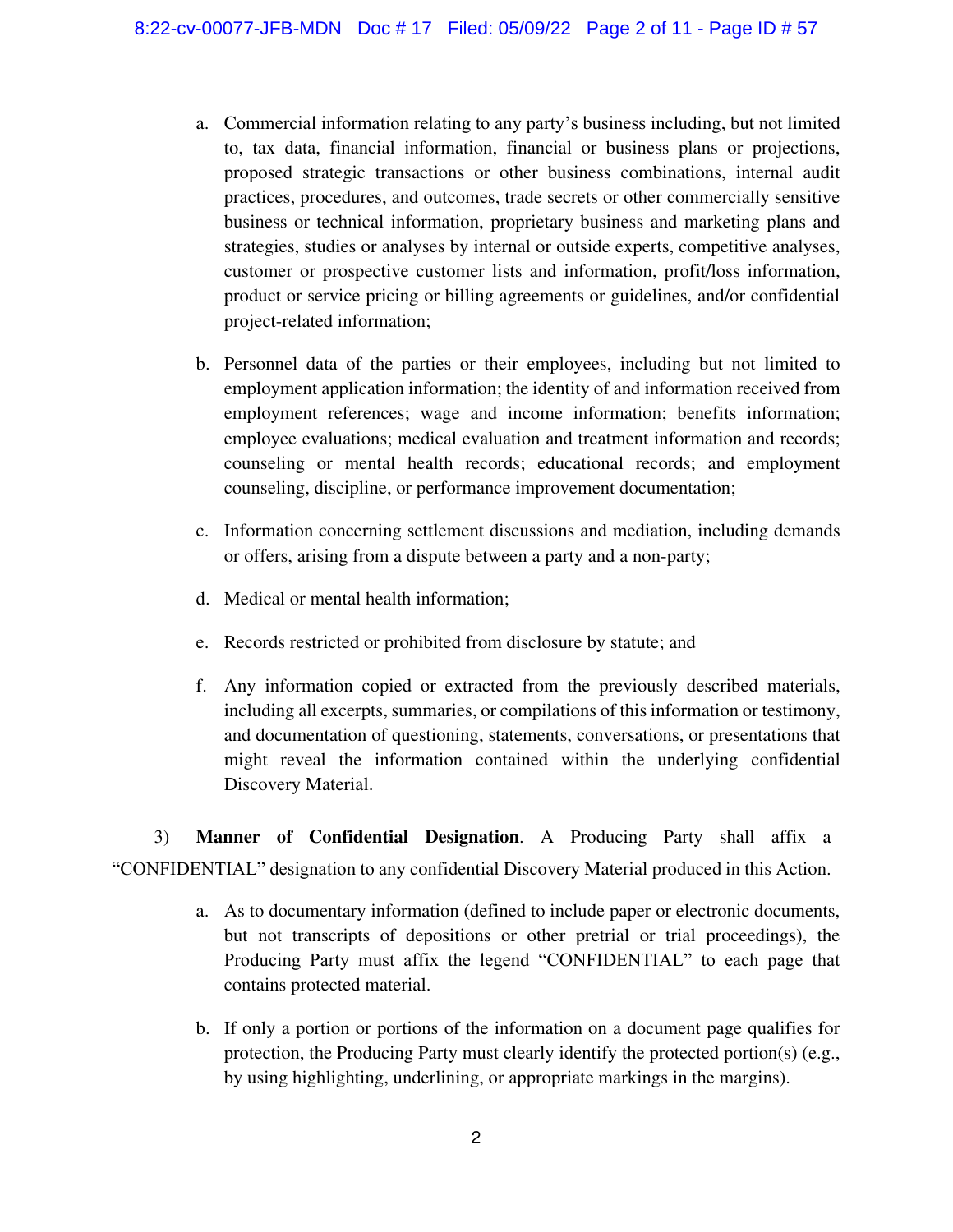c. If it is not feasible to label confidential Discovery Material as "CONFIDENTIAL," the Producing Party shall indicate via cover letter or otherwise at the time of production that the material being produced is CONFIDENTIAL.

Counsel for a disclosing party may further designate confidential Discovery Material as CONFIDENTIAL--ATTORNEYS' EYES ONLY if such counsel concludes in good faith that the material is or contains non-public information that is highly sensitive proprietary information including, but not limited to, trade secrets, privileged information, or nonpublic technical, financial, personal or business information. Discovery Material designated as CONFIDENTIAL - FOR ATTORNEYS' EYES ONLY means any document which bears the legend CONFIDENTIAL - FOR ATTORNEYS' EYES ONLY or, if it is not feasible to label the Discovery Material, which the producing party indicates via cover letter or otherwise at the time of production as CONFIDENTIAL - FOR ATTORNEYS' EYES ONLY.

## 4) **Timing of Confidential Designation.**

- a. Except as otherwise stipulated or ordered, or where discovery is made available for inspection before it is formally disclosed, Discovery Material that qualifies for protection under this Order must be clearly so designated before the material is disclosed or produced.
- b. If the Producing Party responds to discovery by making Discovery Material available for inspection, the Producing Party need not affix confidential designations until after the Receiving Party has selected the material it wants to receive. During the inspection and before the designation, all material made available for inspection is deemed "CONFIDENTIAL." After the Receiving Party has identified the Discovery Material it wants produced, the Producing Party must determine which materials, or portions thereof, qualify for protection under this Order, and designate the materials as "CONFIDENTIAL" and/or CONFIDENTIAL--ATTORNEYS' EYES ONLY as required under this order.

5) **Qualified Recipients.** For the purposes of this Protective Order, the persons authorized to receive confidential Discovery Material (hereinafter "Qualified Recipient") are:

For information designated as CONFIDENTIAL:

a. The Parties, including any members, council members, officers, board members, directors, employees, or other legal representatives of the parties;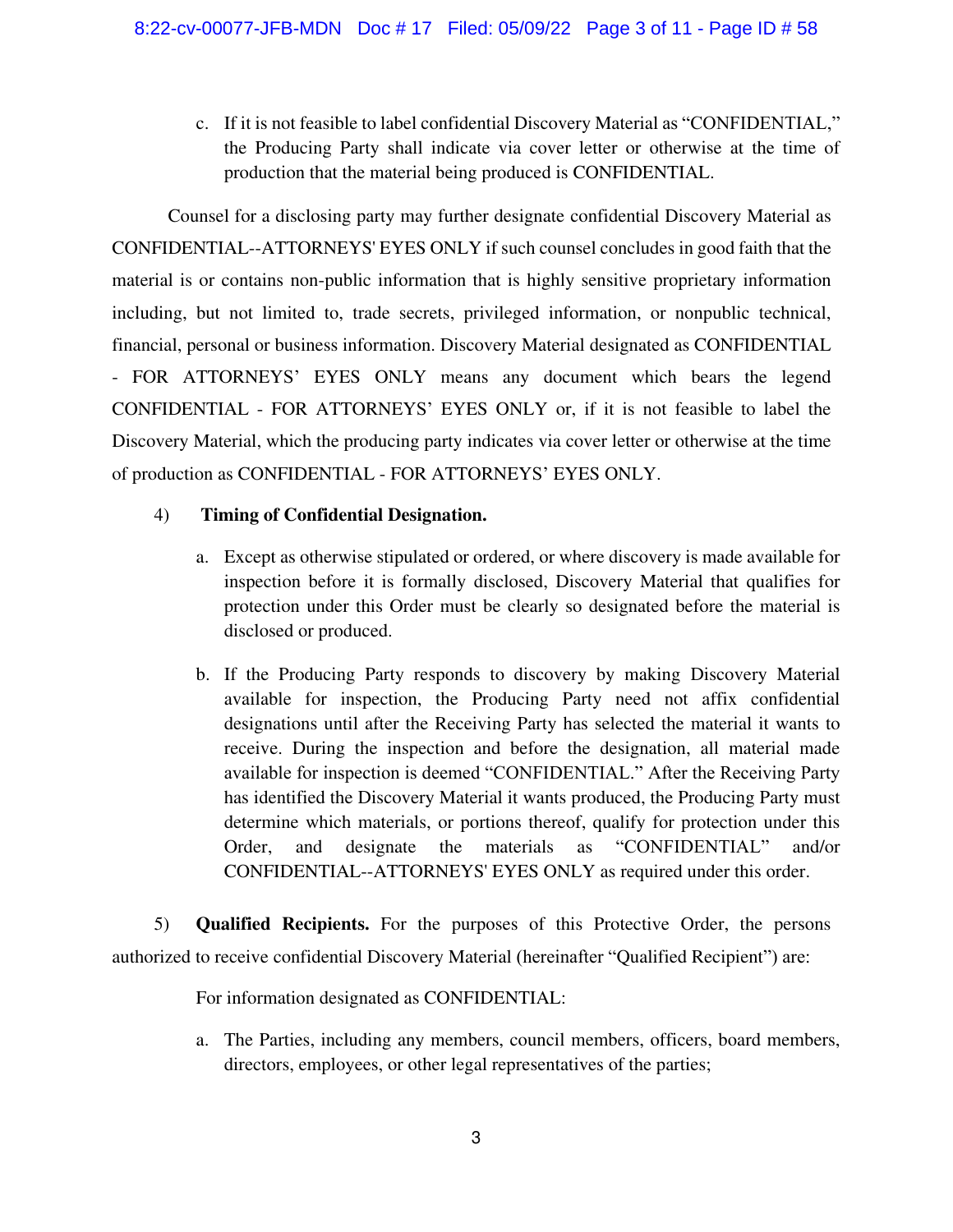- b. Legal counsel representing the parties, and members of the paralegal, secretarial, or clerical staff who are employed by, retained by, or assisting such counsel; including vendors who are retained to copy documents or electronic files, provide technical, litigation support, or mock trial services, or provide messenger or other administrative support services;
- c. Any non-expert witness during any deposition or other proceeding in this Action, and counsel for that witness;
- d. Potential witnesses and their counsel, but only to the extent reasonably related to the anticipated subject matter of the potential witness's deposition, trial, or hearing testimony for this Action, so long as such persons agree to maintain the confidential Discovery Material in confidence per the terms of this Order, and provided that such persons may only be shown copies of confidential Discovery Material and may not retain any such material;
- e. Consulting or testifying expert witnesses who will be providing professional opinions or assistance for this Action based upon a review of the CONFIDENTIAL information, and the staff and assistants employed by the consulting or testifying experts;
- f. Any mediator or arbitrator retained by the parties to assist with resolving and/or settling the claims of this Action and members of the arbitrator's or mediator's staff and assistants;
- g. The parties' insurers for this Action, and their staff and assistants, members, officers, board members, directors or other legal representatives;
- h. Court reporters for depositions taken in this Action, including persons operating video recording equipment and persons preparing transcripts of testimony;
- i. The court and its staff, any court reporter or typist recording or transcribing hearings and testimony, and jurors; and
- j. Any auditor or regulator of a party entitled to review the confidential Discovery Material due to contractual rights or obligations, or federal or state laws, or court orders, but solely for such contractual or legal purposes.

For information designated as "CONFIDENTIAL INFORMATION-ATTORNEYS' EYES ONLY":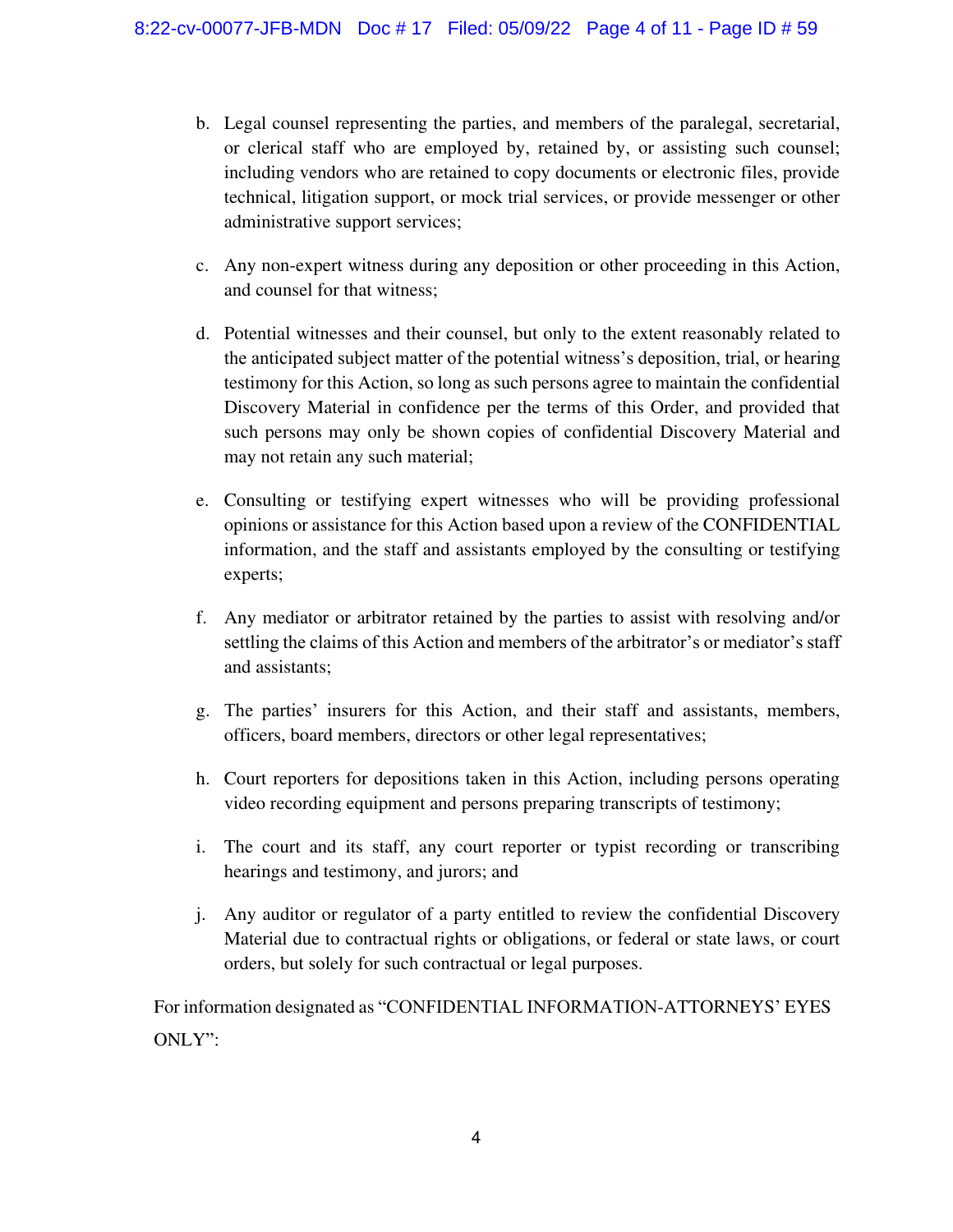- a. Legal counsel representing the Receiving Parties, and members of the paralegal, secretarial, or clerical staff who are employed by, retained by, or assisting such counsel;
- b. Consulting or testifying experts for the Receiving Party, defined to include only those experts retained or employed to assist the Receiving party in preparing for trial or any other proceeding in the Action and who need access to the CONFIDENTIAL INFORMATION-ATTORNEYS EYES ONLY information to provide such assistance, and who are not employed by, or an agent or representative for, the Receiving Party, nor anticipated to become an employee, agent or representative of the Receiving Party in the near future;
- c. If necessary to promote alternative dispute resolution, any mediator or arbitrator (and their assistants or staff) retained by the parties who needs access to the CONFIDENTIAL INFORMATION-ATTORNEYS EYES ONLY information to assist the parties with resolving the claims of this Action;
- d. Court reporters for depositions taken in this Action, including persons operating video recording equipment and persons preparing transcripts of testimony; and
- e. The court and its staff, any court reporter or typist recording or transcribing hearings and testimony, and jurors.
- 6) **Dissemination by the Receiving Party**. Counsel for the Receiving Party shall:
	- a. Require Qualified Recipients who are non-expert witnesses or expert witnesses and consultants and who receive information designated as "CONFIDENTIAL" and/or CONFIDENTIAL--ATTORNEYS' EYES ONLY to review and agree to the terms of this Protective Order and execute a copy of the Agreement attached hereto as Appendix A before receiving confidential Discovery Material.
	- b. Instruct witnesses, consultants, and outside counsel who assist with case preparation or represent a witness that disclosure of the information designated as "CONFIDENTIAL" and/or CONFIDENTIAL--ATTORNEYS' EYES ONLY is prohibited as set forth herein.
	- c. Maintain a list of any confidential Discovery Material disclosed and to whom, along with the executed copies of the Appendix A Agreement.

The prohibition on disclosing information designated as "CONFIDENTIAL" and/or CONFIDENTIAL--ATTORNEYS' EYES ONLY exists and is enforceable by the court even if the person receiving the information fails or refuses to sign the Appendix A Agreement.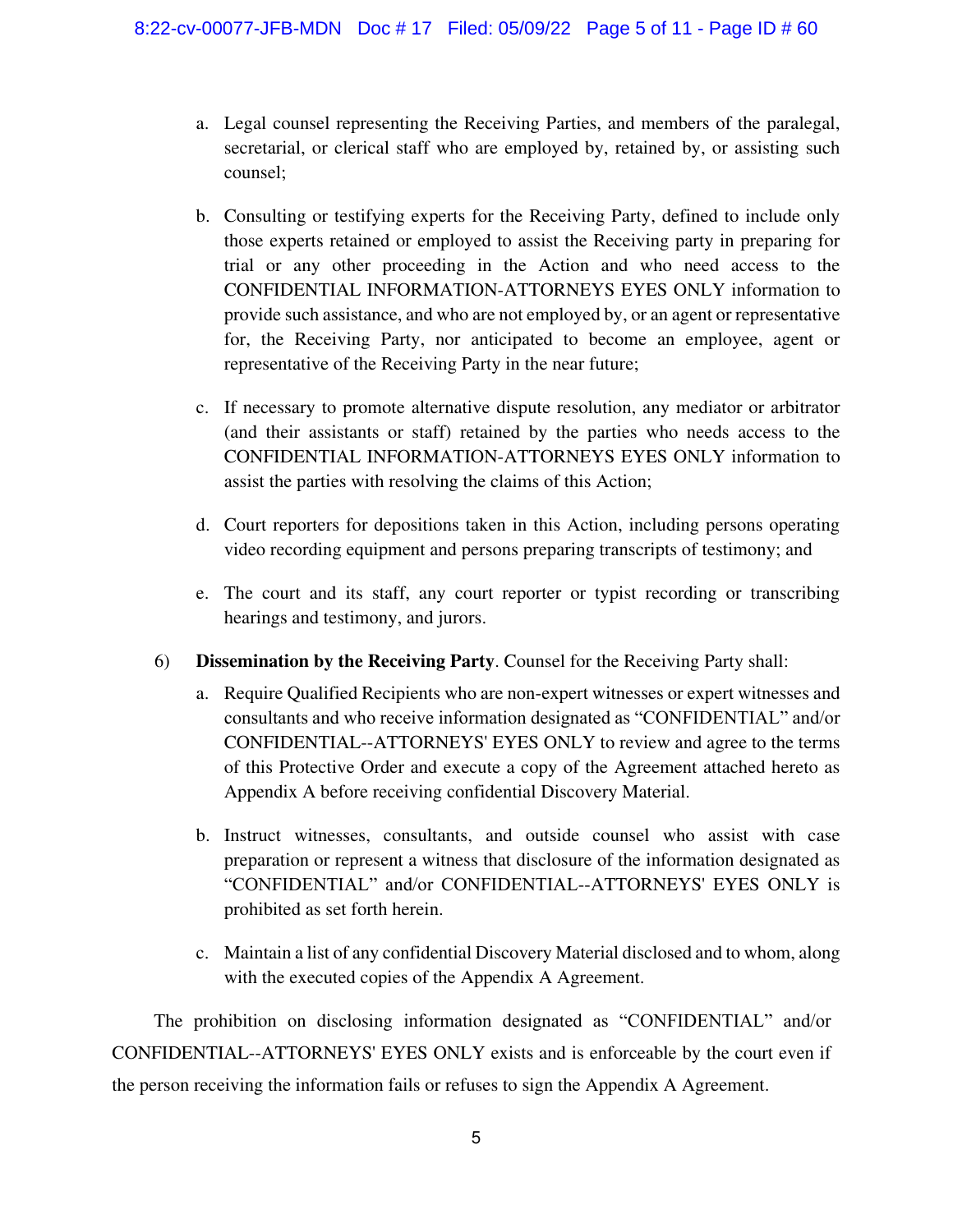7) **Duty as to Designations**. Each Producing Party that designates information or items as CONFIDENTIAL and/or CONFIDENTIAL--ATTORNEYS' EYES ONLY must exercise reasonable care to limit any such designation to specific material that qualifies under the appropriate standards, and designate only those parts of material, documents, items, or oral or written communications that qualify, so that other portions of the material, documents, items, or communications for which protection is not warranted are not swept unjustifiably within the ambit of this Order. Broadly described, indiscriminate, or routinized designations are prohibited.

8) **Limitations on Use**. Confidential Discovery Material shall be used by the Receiving Party only to prepare for and conduct proceedings herein and not for any business or other purpose whatsoever. The parties acknowledge that some of the information produced in this case may be protected health information, or contain such information, within the meaning of the Health Insurance Portability and Accountability Act (HIPAA). Consistent with 45 C.F.R. §  $164.512(e)(1)(iv)(v)$ , and as to the health information requested, counsel and the Receiving Party:

- a. Shall not use or disclose the information for any purpose other than the litigating this Action;
- b. Shall return or destroy the protected health information (including all copies made) at the end of this Action; and
- c. Shall request, use and disclose only the minimum amount necessary to conduct this Action.

9) **Maintaining Confidentiality.** Discovery Material designated as "CONFIDENTIAL" and/or CONFIDENTIAL--ATTORNEYS' EYES ONLY shall be held in confidence by each Qualified Recipient to whom it is disclosed, shall be used only for purposes of this action, and shall not be disclosed to any person who is not a Qualified Recipient. Each party, each Qualified Recipient, and all counsel representing any party, shall use their best efforts to maintain all information designated as "CONFIDENTIAL" and/or CONFIDENTIAL--ATTORNEYS' EYES ONLY in such a manner as to prevent access, even at a hearing or trial, by individuals who are not Qualified Recipients. Nothing herein prevents disclosure beyond the terms of this Protective Order if the party claiming confidentiality consents in writing to such disclosure.

10) **Copies.** Discovery Material designated as "CONFIDENTIAL" and/or CONFIDENTIAL--ATTORNEYS' EYES ONLY shall not be copied or otherwise reproduced by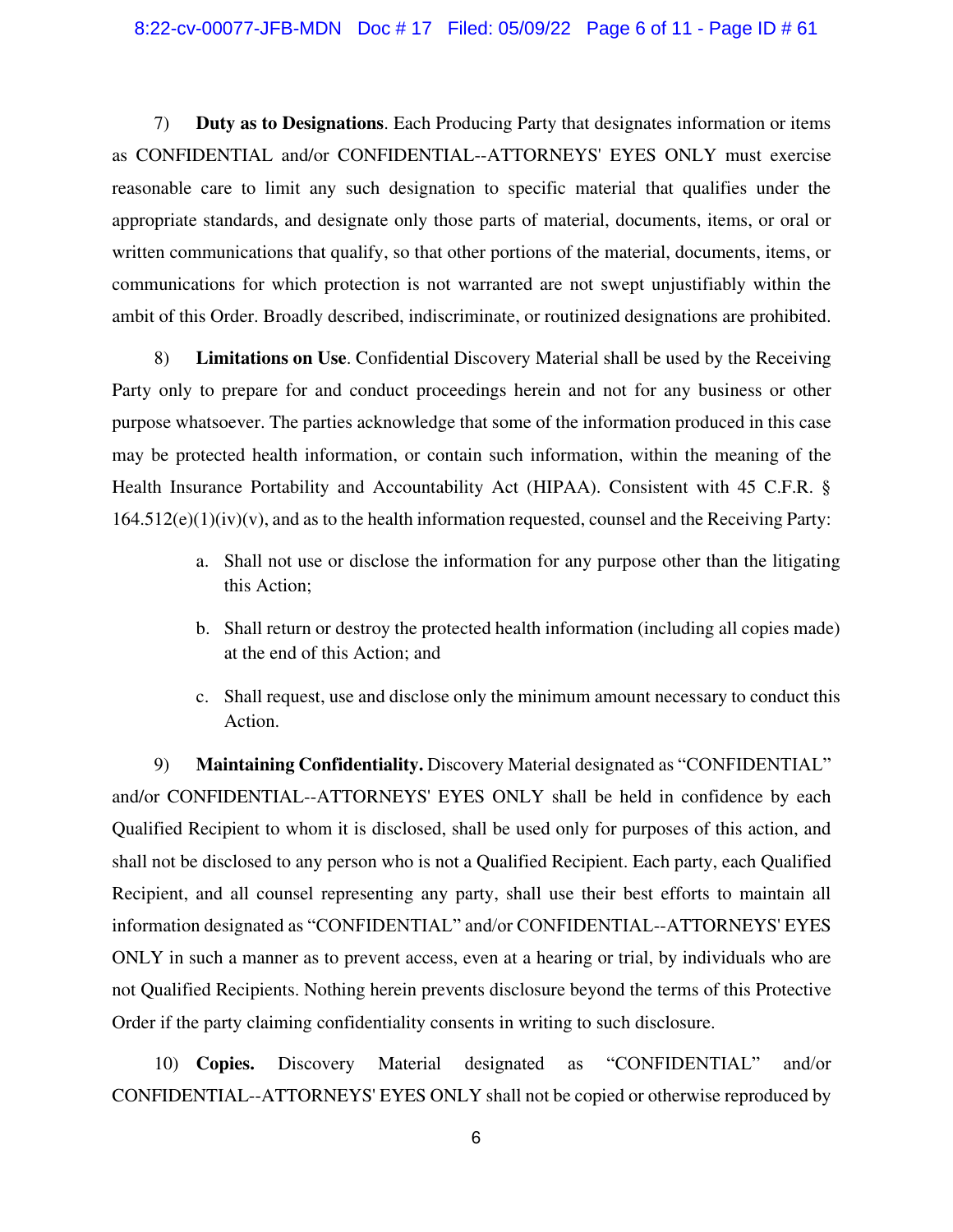#### 8:22-cv-00077-JFB-MDN Doc #17 Filed: 05/09/22 Page 7 of 11 - Page ID #62

the Receiving Party, except for transmission to Qualified Recipients, without the written permission of the Producing Party or, in the alternative, by order of the court. However, nothing herein shall restrict a Qualified Recipient from loading confidential documents into document review platforms or programs for the purposes of case or trial preparation or making working copies, abstracts, digests, and analyses of information designated as "CONFIDENTIAL" and/or CONFIDENTIAL--ATTORNEYS' EYES ONLY under the terms of this Protective Order.

11) **Docket Filings.** All documents of any nature including, but not limited to, briefs, motions, memoranda, transcripts, discovery responses, evidence, and the like that are filed with the court for any purpose and that contain Discovery Material designated as "CONFIDENTIAL" and/or CONFIDENTIAL--ATTORNEYS' EYES ONLY shall be provisionally filed under restricted access with the filing party's motion for leave to file restricted access documents. A party seeking to file Discovery Material under restricted access must comply with the court's rules and electronic docketing procedures for filing such motions.

12) **Depositions.** The following procedures shall be followed at all depositions to protect the integrity of all Discovery Material designated as "CONFIDENTIAL" and/or CONFIDENTIAL--ATTORNEYS' EYES ONLY:

- a. Only Qualified Recipients may be present at a deposition in which such information is disclosed or discussed.
- b. All deposition testimony which discloses or discusses information designated as "CONFIDENTIAL" and/or CONFIDENTIAL--ATTORNEYS' EYES ONLY is likewise deemed designated as "CONFIDENTIAL" and/or CONFIDENTIAL--ATTORNEYS' EYES ONLY.
- c. Information designated as "CONFIDENTIAL" and/or CONFIDENTIAL-- ATTORNEYS' EYES ONLY may be used at a nonparty deposition only if necessary to the testimony of the witness.

13) **Challenges to Confidentiality Designations**. A Receiving Party that questions the Producing Party's confidentiality designation will, as an initial step, contact the Producing Party and confer in good faith to resolve the dispute. If the parties are unable to resolve the dispute without court intervention, they shall schedule a conference call with the magistrate judge assigned to the case before engaging in written motion practice. If a written motion and briefing are necessary and the information in dispute must be reviewed by the court to resolve that motion,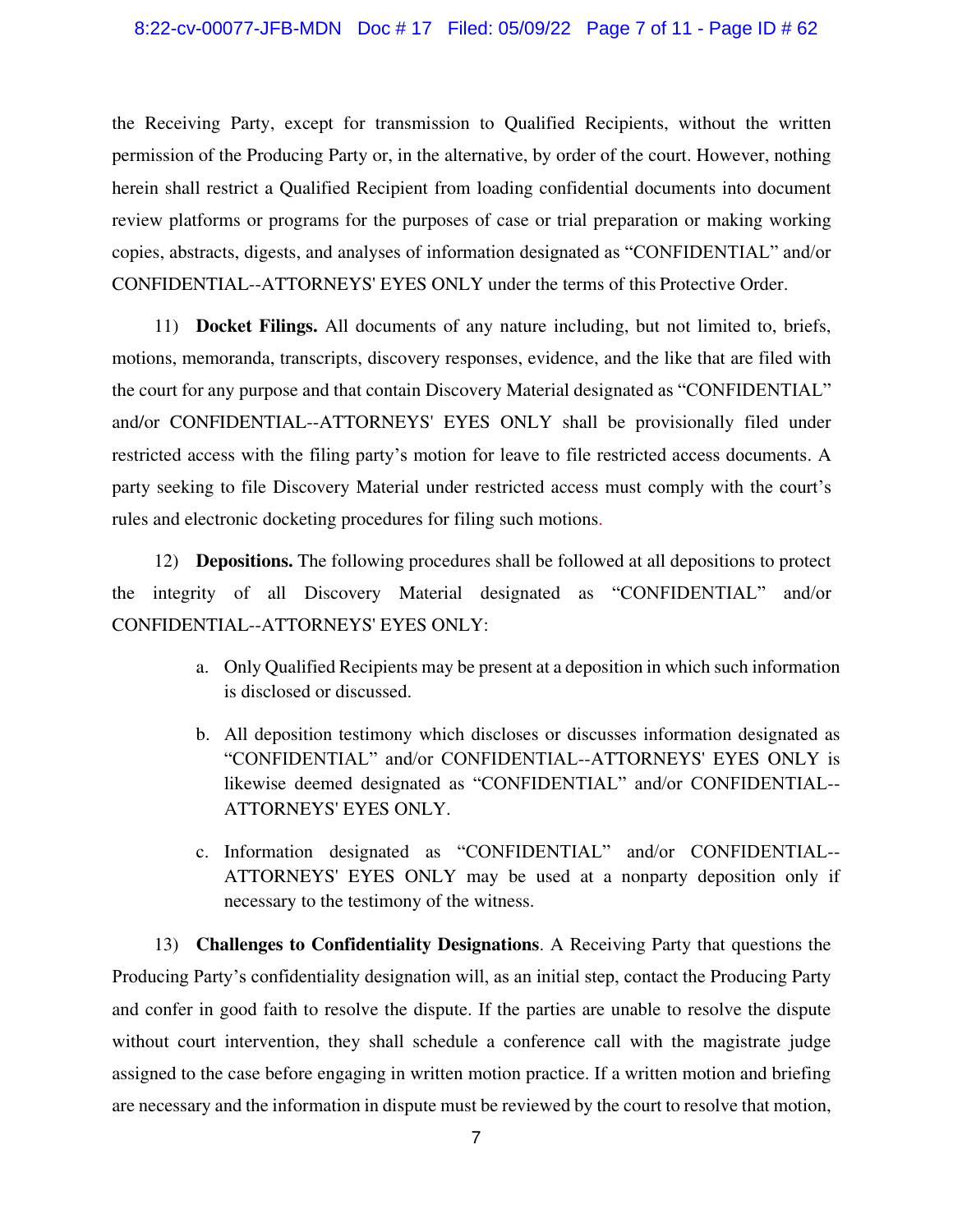#### 8:22-cv-00077-JFB-MDN Doc # 17 Filed: 05/09/22 Page 8 of 11 - Page ID # 63

the confidential information shall be filed under restricted access pursuant to the court's electronic docketing procedures. The party that produced the information designated as "CONFIDENTIAL" and/or CONFIDENTIAL--ATTORNEYS' EYES ONLY bears the burden of proving it was properly designated. The party challenging a "CONFIDENTIAL" and/or CONFIDENTIAL--ATTORNEYS' EYES ONLY designation must obtain a court order before disseminating the information to anyone other than Qualified Recipients.

14) **Use at Court Hearings and Trial**. Subject to the Federal Rules of Evidence, Discovery Material designated as "CONFIDENTIAL" and/or CONFIDENTIAL--ATTORNEYS' EYES ONLY may be offered and received into evidence at trial or at any hearing or oral argument. A party agreeing to the entry of this order does not thereby waive the right to object to the admissibility of the material in any proceeding, including trial. Any party may move the court for an order that Discovery Material designated as "CONFIDENTIAL" and/or CONFIDENTIAL--ATTORNEYS' EYES ONLY be reviewed *in camera* or under other conditions to prevent unnecessary disclosure.

15) **Return or Destruction of Documents.** Upon final termination of this Action, including all appeals, each party shall make reasonable efforts to destroy all Discovery Material designated as "CONFIDENTIAL" and/or CONFIDENTIAL--ATTORNEYS' EYES ONLY. The destroying party shall notify the producing party when destruction under this provision is complete. If a party is unable to destroy all Discovery Material designated as "CONFIDENTIAL" and/or CONFIDENTIAL--ATTORNEYS' EYES ONLY, that material shall be returned to the Producing Party or the Producing Party's counsel. This Protective Order shall survive the final termination of this action, and it shall be binding on the parties and their legal counsel in the future.

16) **Modification.** This Protective Order is entered without prejudice to the right of any party to ask the court to order additional protective provisions, or to modify, relax or rescind any restrictions imposed by this Protective Order when convenience or necessity requires. Disclosure other than as provided for herein shall require the prior written consent of the Producing Party, or a supplemental Protective Order of the court.

17) **Additional Parties to Litigation.** In the event additional parties are joined in this action, they shall not have access to Discovery Material as "CONFIDENTIAL" and/or

8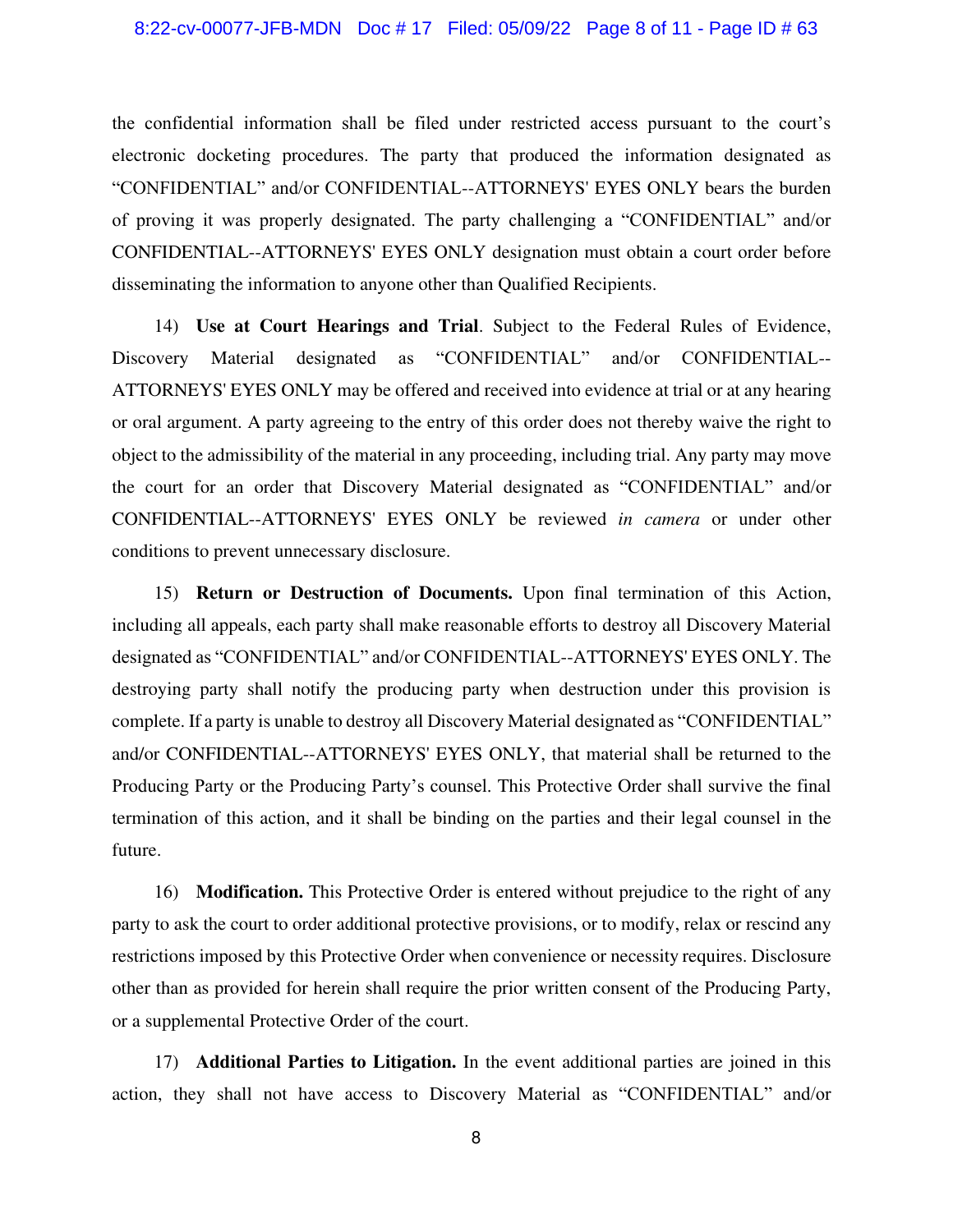### 8:22-cv-00077-JFB-MDN Doc # 17 Filed: 05/09/22 Page 9 of 11 - Page ID # 64

CONFIDENTIAL--ATTORNEYS' EYES ONLY until the newly joined party, by its counsel, has executed and, at the request of any party, filed with the court, its agreement to be fully bound by this Protective Order.

### 18) **Sanctions**.

- a. Any party subject to the obligations of this order who is determined by the court to have violated its terms may be subject to sanctions imposed by the court under Rule 37 of the Federal Rules of Civil Procedure and the court's inherent power.
- b. Confidentiality designations that are shown to be clearly unjustified or that have been made for an improper purpose (e.g., to unnecessarily prolong or encumber the case development process or to impose unnecessary expenses and burdens on other parties) expose the designating party to sanctions. Upon discovering that information was erroneously designated as CONFIDENTIAL and/or CONFIDENTIAL--ATTORNEYS' EYES ONLY, the Producing Party shall promptly notify all other Parties of the improper designation

## 19) **Inadvertent Disclosure of Protected Discovery Material**.

- a. A Producing Party that inadvertently fails to properly designate Discovery Material as "CONFIDENTIAL" and/or CONFIDENTIAL--ATTORNEYS' EYES ONLY shall have 14 days from discovering the oversight to correct that failure. Such failure shall be corrected by providing written notice of the error to every Receiving Party.
- b. Any Receiving Party notified that confidential Discovery Material was received without the appropriate confidentiality designation as authorized under this order shall make reasonable efforts to retrieve any such documents distributed to persons who are not Qualified Recipients under this order, and as to Qualified Recipients, shall exchange the undesignated or improperly designated documents with documents that include the correct "CONFIDENTIAL" and/or CONFIDENTIAL--ATTORNEYS' EYES ONLY designation.

## 20) **Disclosure of Privileged or Work Product Discovery Material**.

a. The production of attorney-client privileged, or work-product protected electronically stored information ("ESI") or paper documents, whether disclosed inadvertently or otherwise, is not a waiver of the privilege or protection from discovery in this case or in any other federal or state proceeding. This Protective Order shall be interpreted to provide the maximum protection allowed by Federal Rule of Evidence 502(d). Nothing contained herein is intended to or shall serve to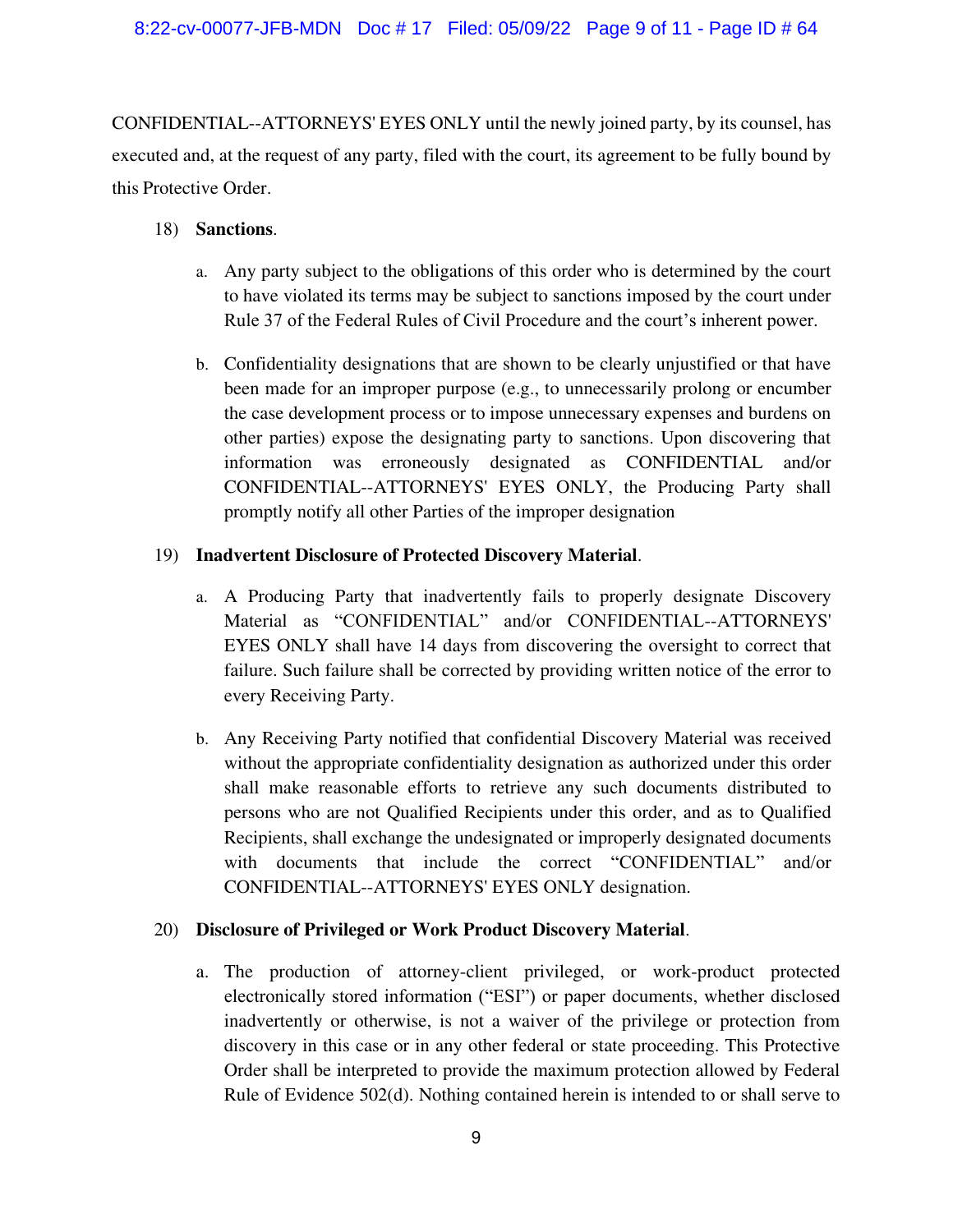limit a party's right to conduct a review of documents, ESI or information (including metadata) for relevance, responsiveness and/or segregation of privileged and/or protected information before production.

b. Any party who discloses documents that are privileged or otherwise immune from discovery shall promptly upon discovery of such disclosure, advise the Receiving Party and request that the documents be returned. The Receiving Party shall return such produced documents or certify their destruction, including all copies, within 14 days of receiving such a written request. The party returning such produced documents may thereafter seek re-production of any such documents pursuant to applicable law.

Dated this 9<sup>th</sup> day of May, 2022.

# BY THE COURT:

*s/*Michael D. Nelson United States Magistrate Judge